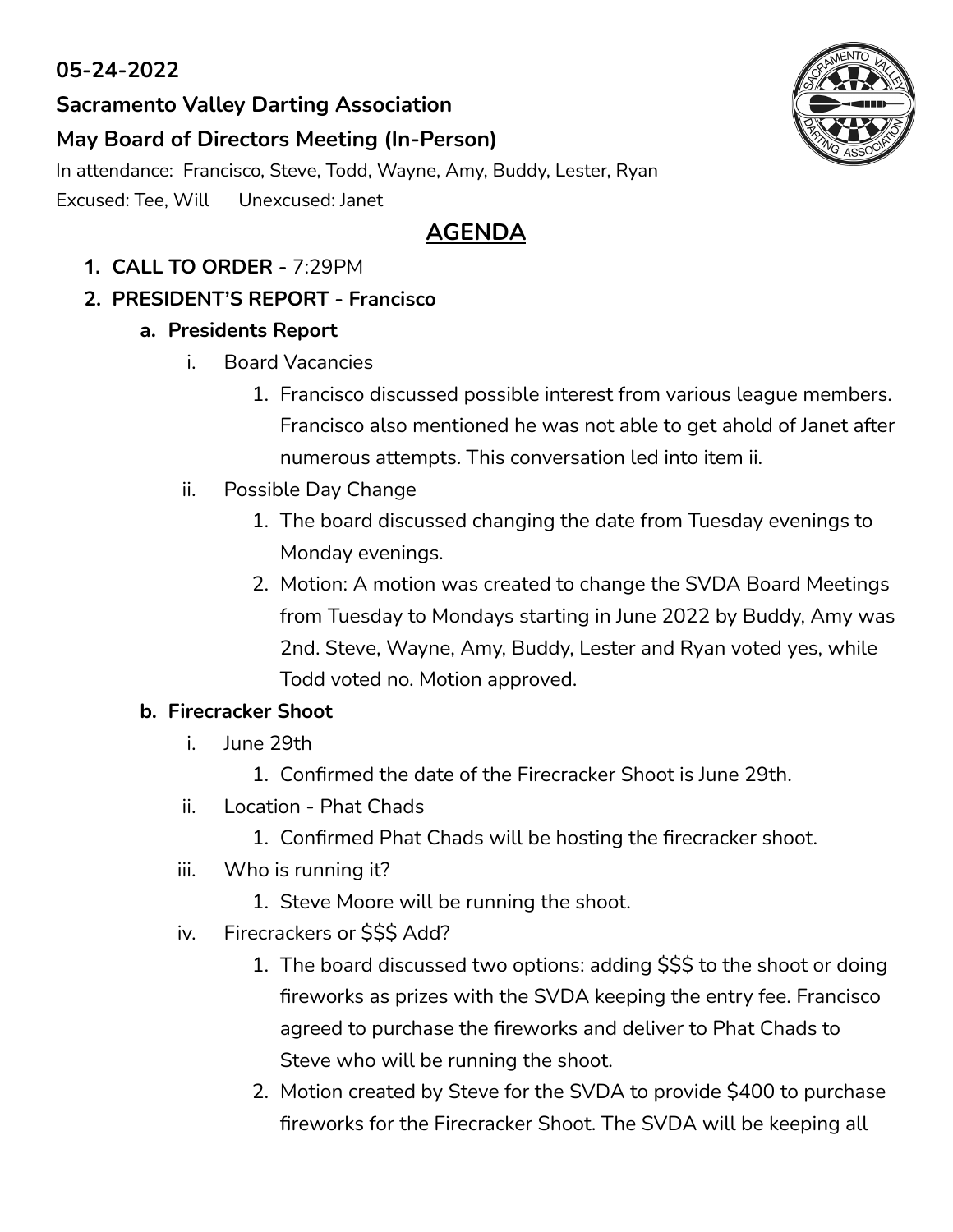entry fees. Wayne was the second. Steve, Todd, Amy, Wayne, Buddy and Lester voted yes, while Ryan was opposed.

### **c. Summer T-Shirts - Amy**

- i. Are we doing this- design?
	- 1. The board discussed various options and costs for the summer shirt.
- ii. Vendor & Cost
	- 1. Smartshirt was the only vendor due to the short deadline.
	- 2. Lester created a motion to have summer t-shirts (design 1, whte shirt with no pocket) available for summer. \$5 for current roster players and \$15 for everyone else. Ryan was second. Steve, Wayne, Amy, Lester, Ryan and Buddy all yes, while Todd abstained.

## **d. Fall League Signups**

- i. Location?
	- 1. Location: Churchill, Diamond and Fort Rock
	- 2. Discussed the current venues and schedules. Agreed Diamond would be a great place to hold SVDA Fall League Signups. Steve to ask Brian at Diamond about hosting on August 19th. Churchill Arms to possibly hold Captains Meeting.
- ii. Raising dues to \$40
	- 1. The board agreed not to raise the dues to \$40 for this league season. Will revisit next season.
- iii. Needs TONS of advertising
	- 1. Flyers, social media, website
	- 2. Amy and Francisco to create flyers and distribute to SVDA members. Those people will put in all venues.
	- 3. Distribute early to all sponsors and potential new sponsors. Will have hard copies by next meeting.

#### **e. Next Board Meeting**

i. The next board meeting will be June 28th.

## **3. VICE PRESIDENT'S REPORT - Steve**

- **a. Summer Picnic @ Elk Grove Regional Park**
	- i. Must pay \$89 by 6/1 to secure
	- ii. Lester created a motion to pay \$89 by June 1st to secure a picnic venue for the summer awards. Buddy was second. All voted, unanimous decision.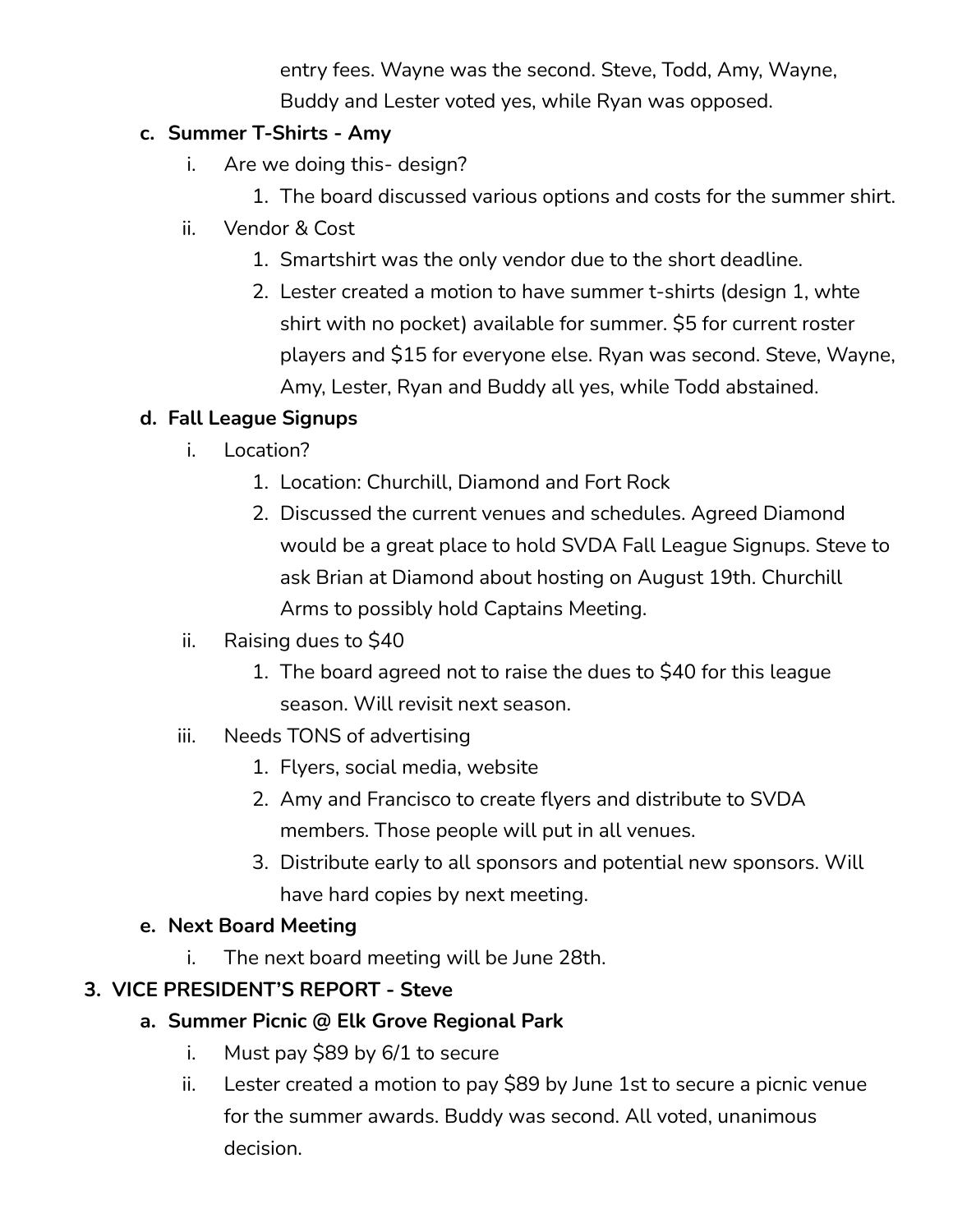### **b. Friday Night Shoots - Coordination & Update**

1. Brian from Diamond said no to Monday night shoots. The board discussed having new venues hold Friday Night Shoots until the fall league signups. Lester and Steve to work together for Titled Mash, Hilltop, Churchill Arms and The Fat Rabbit.

## **4. SECRETARY'S REPORT - Amy**

### **a. Prior Meeting Minutes**

- i. Approval of April Minutes No changes to the minutes.
	- 1. Motion created by Steve to approve May meeting minutes with Wayne as second. All in favor with no abstained or opposing votes.

### **5. RESULTS SECRETARY - Wayne**

### **a. League Updates**

i. 20 teams for summer 2022 leagues. 2 more than last year. One last minute team that couldn't secure a venue.

### **b. Signups for Summer 2022**

- i. Member Roster/Count
	- 1. The member/roster count was sent by Wayne during week 1. Todd to send an updated one to Amy for summer t-shirts.

## **6. WEBSITE UPDATE - Francisco & Amy**

#### **a. Website Update**

i. Results are posted on new website and on social media

#### **b. Facebook Administration**

- i. New page
	- 1. New SVDA page with 49 likes and 66 follows. Hope to grow the page even more.
- ii. New Admins
	- 1. New admin requests were sent to Wayne and Steve.

## **7. ADO REPORT - Steve**

#### **a. SVDA Local Qualifier for Cricket**

- i. Saturday July 2 @ Diamond Billiards @ 2pm
- ii. \$15 for SVDA current league / \$25 non-current league
- iii. Amy to create flyer and post on website and create a social media event. Wayne to add to results for the next few weeks,
- **8. CAMELLIA CLASSIC - Steve**
	- **a. Next Meeting**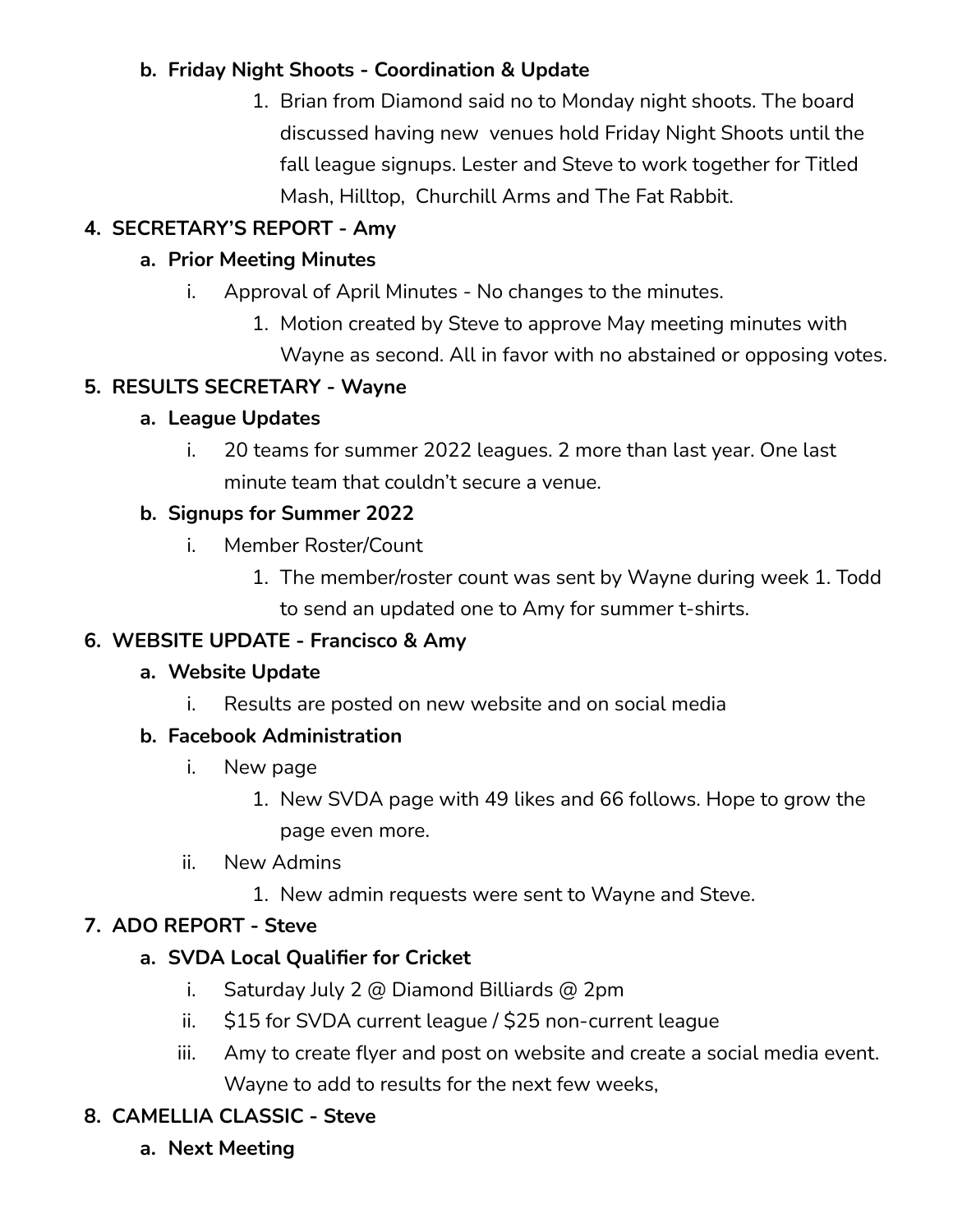i. There was no meeting for April. Steve to schedule one for early May.

### **b. Magic Darts Update**

i. No update on Magic Darts

## **c. Dartboards Left**

i. With Tee out, we have no update on number of remaining dartboards

## **9. TREASURER REPORT - Todd**

## **a. General Fund Updates**

- i. Todd reviewed the general fund for the SVDA along with the Camellia Classic fund.
- ii. Motion created by Steve to approve the general and Camellia Classic fund report. Wayne was second, with all in favor.

## **b. Camellia Classic Fund Updates**

i. See above.

## **c. Bills Due / To Be Approved**

i. No bills due or to be approved.

## **d. Fiscal Report**

- i. Todd reviewed the annual/fiscal reports with the group.
	- 1. Steve made a motion to approve the fiscal reports. Amy was second, with all in favor.

## **e. Honorariums**

- i. Todd reviewed all the honorariums for the 2022 summer. \$400 for results secretary, \$80 for secretary, \$80 for treasurer, \$60 for Webmaster and \$60 for social media/marketing.
	- 1. Ryan made a motion to approve the 2022 summer honorariums for the league as stated above. Buddy was second with all in favor.

## **10. NEW BUSINESS**

## **a. Sacramento \$7500 Event Grant Program**

i. There is a festival grant for the city of Sacramento. Amy and Buddy to work together to see if we can get some event money for the Camellia Classic. Amy to email the link to Steve, Todd and Buddy.

## **b. Riverboat Classic**

i. Linda is trying to put together the Riverboat Classic in Stockton. It's along running tournament that took a few years off. It will be held in October or November this year.